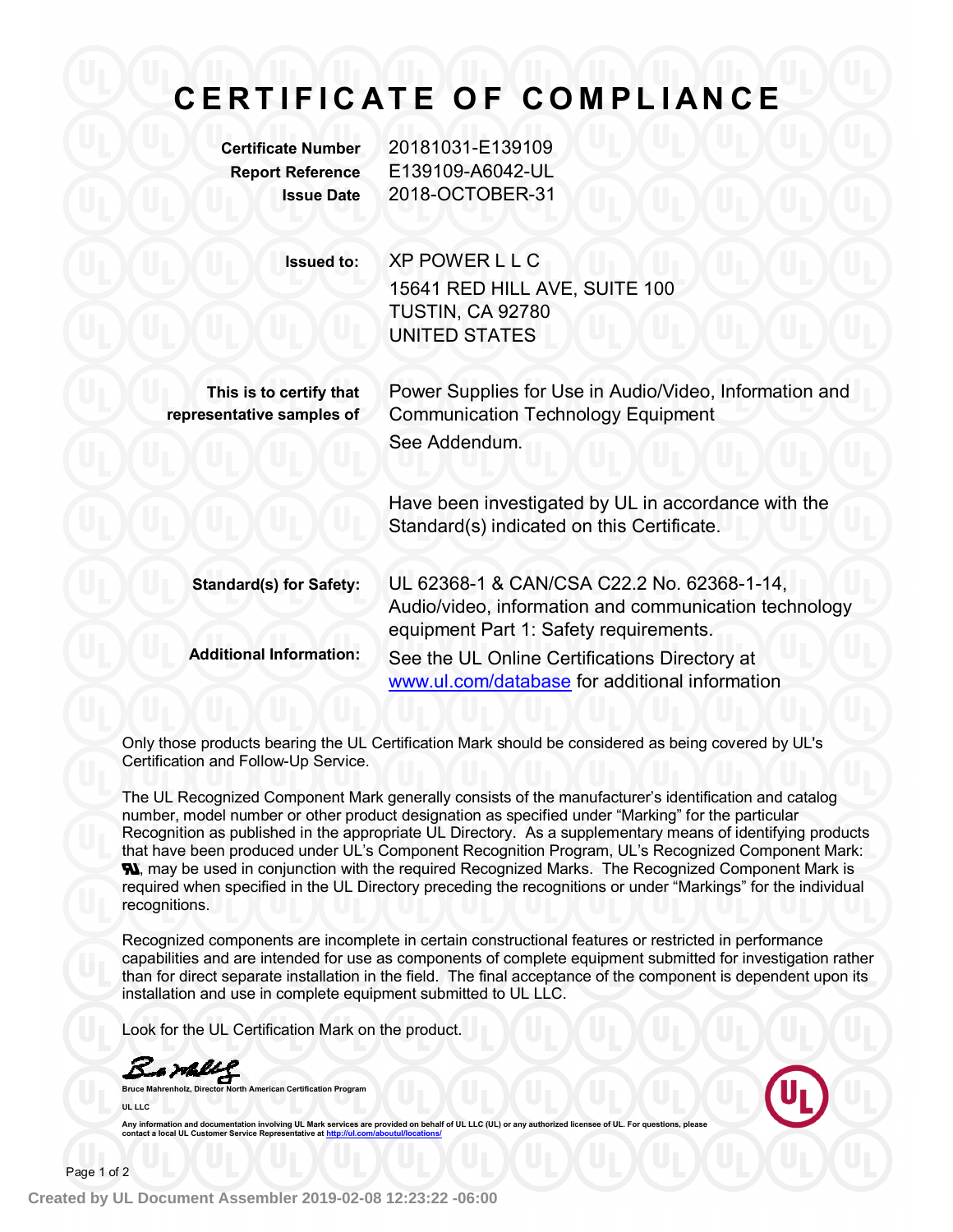# **C E R T I F I C A T E O F C O M PL I A N C E**

**Certificate Number** 20181031-E139109 **Report Reference** E139109-A6042-UL **Issue Date** 2018-OCTOBER-31

This is to certify that representative samples of the product as specified on this certificate were tested according to the current UL requirements.

Switching Power Supply Model: ECS45US05, ECS45USXX, ECS25USXX; Where XX can be any number between 12 and 48. May also be followed by suffix SF, -C, -S, or all.

Bamellg **Bruce Mahrenholz, Director North American Certification Program**



Any information and documentation involving UL Mark services are provided on behalf of UL LLC (UL) or any authorized licensee of UL. For questions, please<br>contact a local UL Customer Service Representative at <u>http://ul.co</u>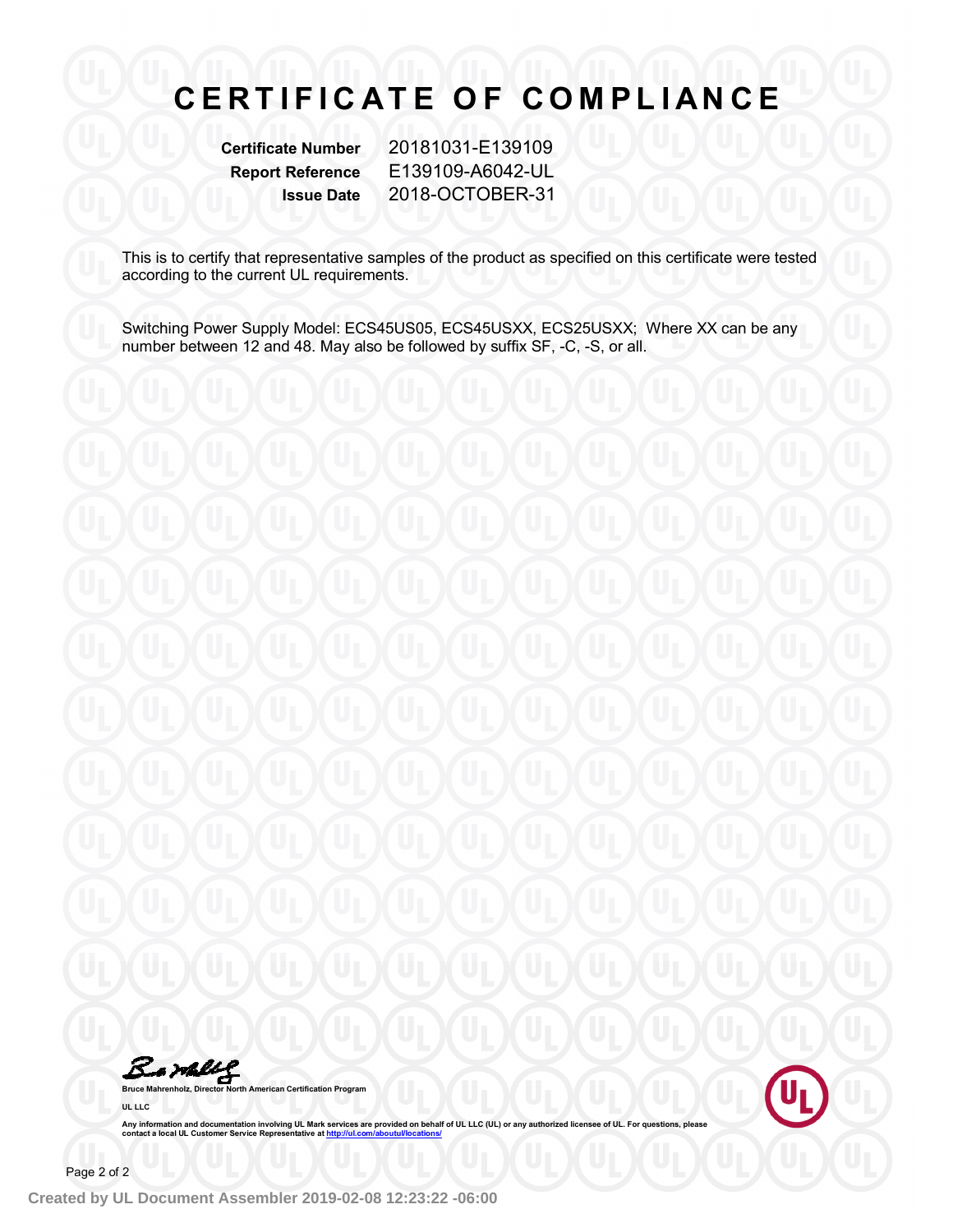# **UL TEST REPORT AND PROCEDURE**

| Standard:                          | UL 62368-1, 2nd Ed, 2014-12-01 (Audio/video, information and<br>communication technology equipment Part 1: Safety requirements)<br>CAN/CSA C22.2 No. 62368-1-14, 2nd Ed (Audio/video, information and<br>communication technology equipment Part 1: Safety requirements) |  |  |  |  |
|------------------------------------|--------------------------------------------------------------------------------------------------------------------------------------------------------------------------------------------------------------------------------------------------------------------------|--|--|--|--|
| <b>Certification Type:</b>         | <b>Component Recognition</b>                                                                                                                                                                                                                                             |  |  |  |  |
| CCN:                               | QQJQ2, QQJQ8 (Power Supplies for Use in Audio/Video, Information<br>and Communication Technology Equipment)                                                                                                                                                              |  |  |  |  |
| <b>Complementary CCN:</b>          | N/A                                                                                                                                                                                                                                                                      |  |  |  |  |
| <b>Product:</b>                    | <b>Switching Power Supply</b>                                                                                                                                                                                                                                            |  |  |  |  |
|                                    | ECS45US05                                                                                                                                                                                                                                                                |  |  |  |  |
|                                    | ECS45USXX                                                                                                                                                                                                                                                                |  |  |  |  |
| Model:                             | ECS25USXX                                                                                                                                                                                                                                                                |  |  |  |  |
|                                    | Where XX can be any number between 12 and 48. May also be followed<br>by suffix SF, -C, -S, or all.                                                                                                                                                                      |  |  |  |  |
|                                    | Input Rating:                                                                                                                                                                                                                                                            |  |  |  |  |
|                                    | Model ECS45US05 and Model ECS45USXX Series:                                                                                                                                                                                                                              |  |  |  |  |
|                                    | $\sim$ 100 - 240VAC 50/60Hz 0.9 A                                                                                                                                                                                                                                        |  |  |  |  |
| Rating:                            | Model ECS25USXX Series:                                                                                                                                                                                                                                                  |  |  |  |  |
|                                    | $\sim$ 100 - 240VAC 50/60Hz 0.6 A                                                                                                                                                                                                                                        |  |  |  |  |
|                                    |                                                                                                                                                                                                                                                                          |  |  |  |  |
|                                    | Output Rating: See Model Differences for details.                                                                                                                                                                                                                        |  |  |  |  |
|                                    | <b>XP POWER L L C</b>                                                                                                                                                                                                                                                    |  |  |  |  |
|                                    | 15641 RED HILL AVE, SUITE 100                                                                                                                                                                                                                                            |  |  |  |  |
| <b>Applicant Name and Address:</b> | TUSTIN CA 92780                                                                                                                                                                                                                                                          |  |  |  |  |
|                                    | <b>UNITED STATES</b>                                                                                                                                                                                                                                                     |  |  |  |  |
|                                    |                                                                                                                                                                                                                                                                          |  |  |  |  |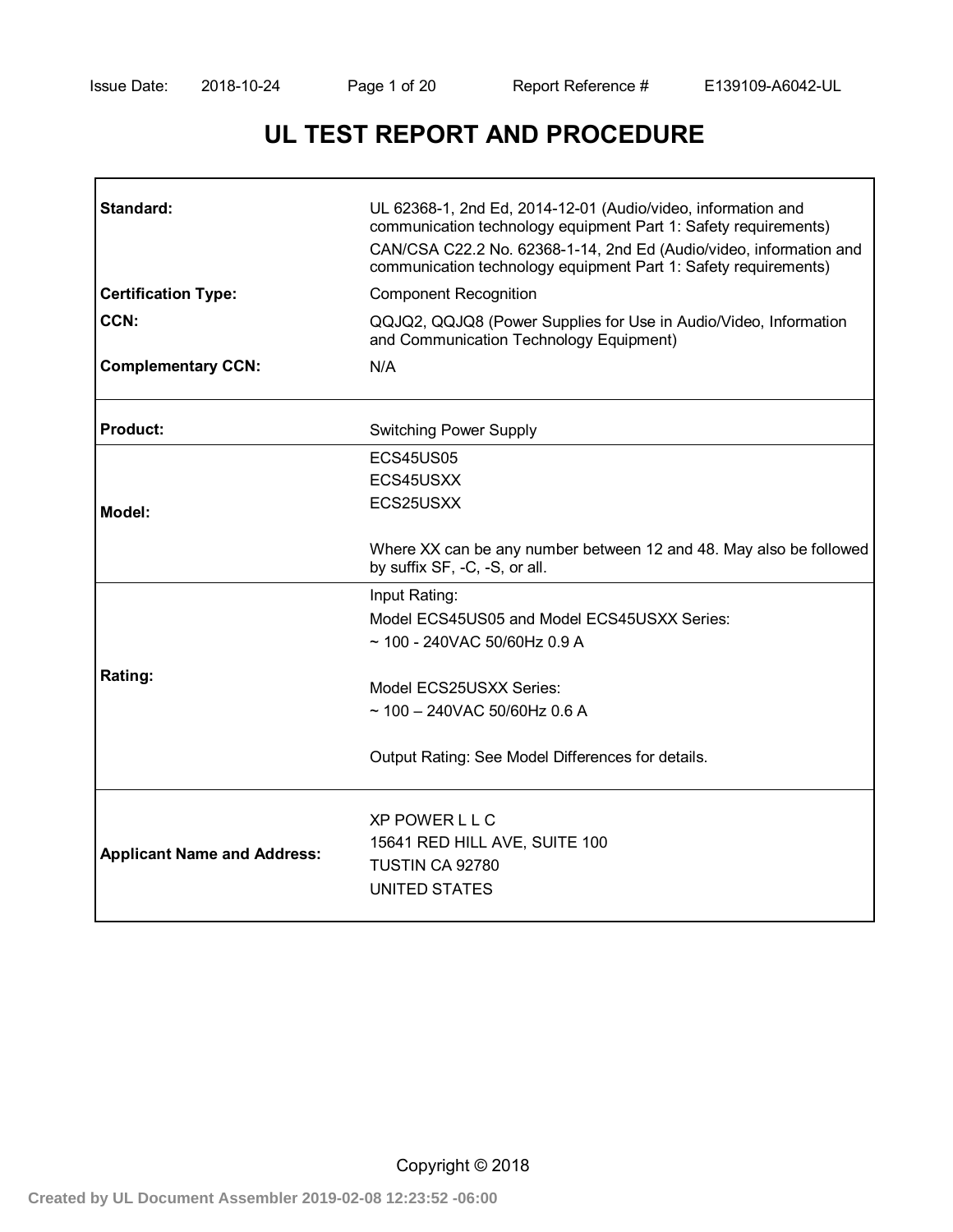This is to certify that representative samples of the products covered by this Test Report have been investigated in accordance with the above referenced Standards. The products have been found to comply with the requirements covering the category and the products are judged to be eligible for Follow-Up Service under the indicated Test Procedure. The manufacturer is authorized to use the UL Mark on such products which comply with this Test Report and any other applicable requirements of UL LLC ('UL') in accordance with the Follow-Up Service Agreement. Only those products which properly bear the UL Mark are considered as being covered by UL's Follow-Up Service under the indicated Test Procedure.

The applicant is authorized to reproduce the referenced Test Report provided it is reproduced in its entirety.

UL authorizes the applicant to reproduce the latest pages of the referenced Test Report consisting of the first page of the Specific Technical Criteria through to the end of the Conditions of Acceptability.

Any information and documentation involving UL Mark services are provided on behalf of UL LLC (UL) or any authorized licensee of UL.

Prepared By: Rodney Reyes / Tester Reviewed By: Gregory Ray / Reviewer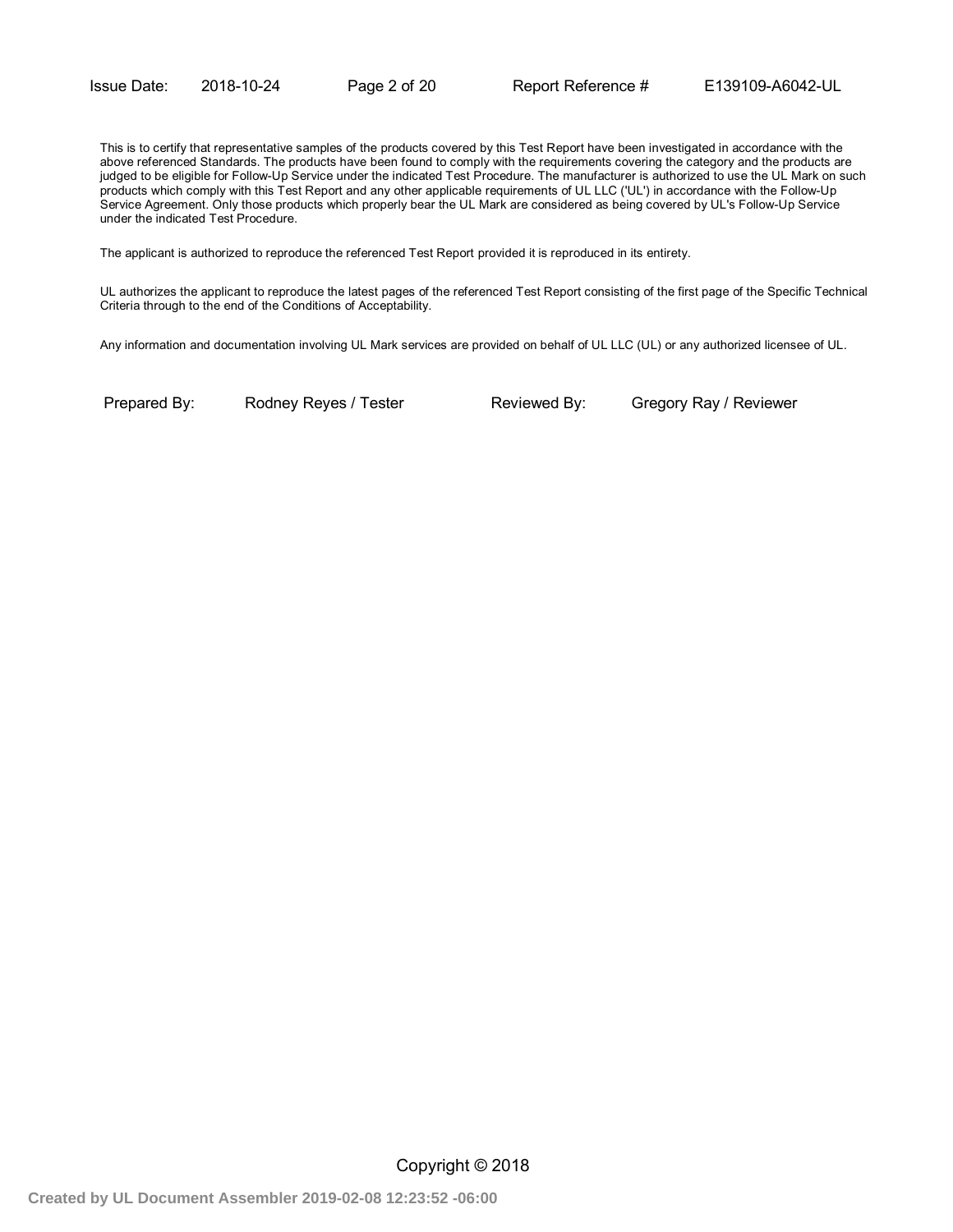#### **Supporting Documentation**

The following documents located at the beginning of this Procedure supplement the requirements of this Test Report:

A. Authorization - The Authorization page may include additional Factory Identification Code markings.

B. Generic Inspection Instructions -

- i. Part AC details important information which may be applicable to products covered by this Procedure. Products described in this Test Report must comply with any applicable items listed unless otherwise stated in the body of this Test Report.
- ii. Part AE details any requirements which may be applicable to all products covered by this Procedure. Products described in this Test Report must comply with any applicable items listed unless otherwise stated in the body of each Test Report.
- iii. Part AF details the requirements for the UL Certification Mark which is not controlled by the technical standard used to investigate these products. Products are permitted to bear only the Certification Mark(s) corresponding to the countries for which it is certified, as indicated in each Test Report.

#### **Product Description**

The model covered in this report is a component power supply intended for use in Information Technology Equipment. It is an open frame power supply intended for building-in Class I or Class II end-products. Double insulated symbol is optionally provided. Earthing symbol may only be provided for Class I power supplies.

#### **Model Differences**

| All models in the Model ECS45USXX Series are identical with exception to the Mains Transformer, T1, and minor   |
|-----------------------------------------------------------------------------------------------------------------|
| secondary components that allow for different output voltage ratings. See below for Model Ratings at 50°C Table |
| Below:                                                                                                          |

Model ECS45US05: Output Rated: 5 Vdc, 6 A Model ECS45US12: Output Rated: 12 Vdc, 3.75 A Model ECS45US15: Output Rated: 15 Vdc, 3.00 A Model ECS45US24: Output Rated: 24 Vdc, 1.90 A Model ECS45US48: Output Rated: 48 Vdc, 0.95 A

All respective models in the Model ECS25USXX Series are identical Model ECS45USXX Series, except for the lower output power rating and the heatsinks (HS1, HS2) are not provided. See below for Model Ratings at 50°C Table Below:

Model ECS25US12: Output Rated: 12 Vdc, 2.08 A Model ECS25US15: Output Rated: 15 Vdc, 1.67 A Model ECS25US24: Output Rated: 24 Vdc, 1.04 A Model ECS25US48: Output Rated: 48 Vdc, 0.52 A

See Enclosure - Miscellaneous for details on de-rated outputs based upon higher ambients.

Suffix "SF" indicates single fuse provided in the line side of the primary.

Units provided with suffix "-C" provided with cover.

Units provided with suffix "-S" provided with screw terminal.

#### **Test Item Particulars**

Classification of use by Classification of use by Classification of use by Classification of the D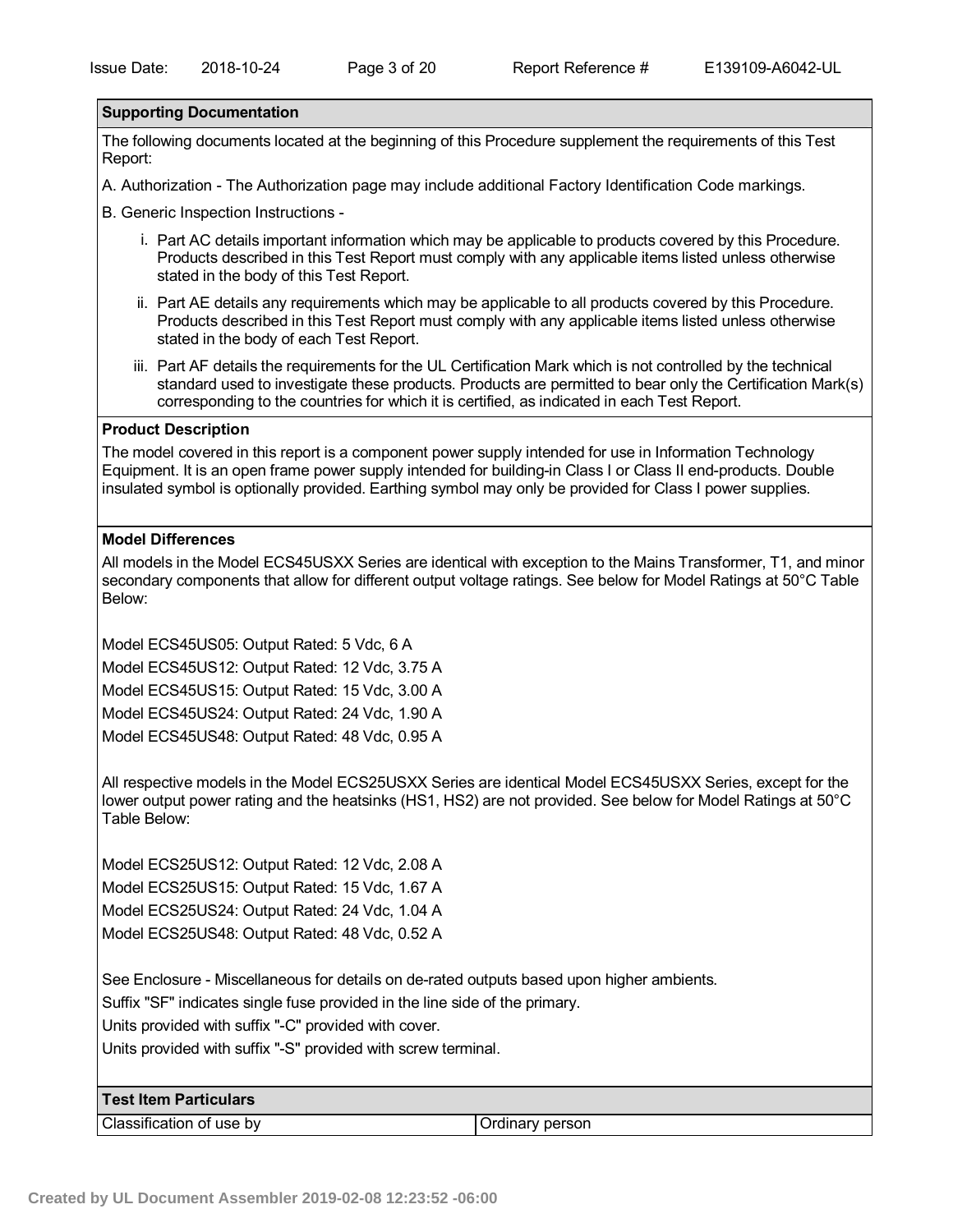| <b>Supply Connection</b>                               | <b>AC Mains</b>                                       |
|--------------------------------------------------------|-------------------------------------------------------|
|                                                        | ES <sub>1</sub>                                       |
| Supply % Tolerance                                     | +10%/-10%                                             |
| Supply Connection - Type                               | For building-in                                       |
| Considered current rating of protective device as part | 20 A                                                  |
| of building or equipment installation                  | building;                                             |
| Equipment mobility                                     | for building-in                                       |
| Over voltage category (OVC)                            | OVC II                                                |
|                                                        | OVC II                                                |
| Class of equipment                                     | Not Classified                                        |
| Access location                                        | N/A                                                   |
| Pollution degree (PD)                                  | PD <sub>2</sub>                                       |
| Manufacturer's specified maximum operating             | 50°C (See De-rating Curve, Enclosures for details) °C |
| ambient                                                |                                                       |
| IP protection class                                    | IPX <sub>0</sub>                                      |
| <b>Power Systems</b>                                   | ΤN                                                    |
| Altitude during operation (m)                          | 3048 m                                                |
| Altitude of test laboratory (m)                        | 2000 m or less                                        |
| Mass of equipment (kg)                                 | 0.17                                                  |

**Technical Considerations**

- The product was submitted and evaluated for use at the maximum ambient temperature (Tma) permitted by the manufacturer's specification of : 50°C (See De-rating Curve, Enclosures for details)
- The product is intended for use on the following power systems : TN
- $\bullet$
- The equipment disconnect device is considered to be : To be determined in the end-product.
- Required Clearances have been adjusted by multiplying the clearance at sea level by a factor of 1.15 for operating at an altitude of 3048 meters. The correction factor is based on barometric pressure of 70kPa. If the calculated Clearance exceeded the Creepage, the Creepage was adjusted to the value of clearance.
- Power supplies covered by this report were evaluated for both Class I and Class II (double insulated). Double insulated symbol is optionally provided. Earthing symbol may only be provided for Class I power supplies.

### **Engineer Conditions of Acceptability**

For use only in or with complete equipment where the acceptability of the combination is determined by UL LLC. When installed in an end-product, consideration must be given to the following: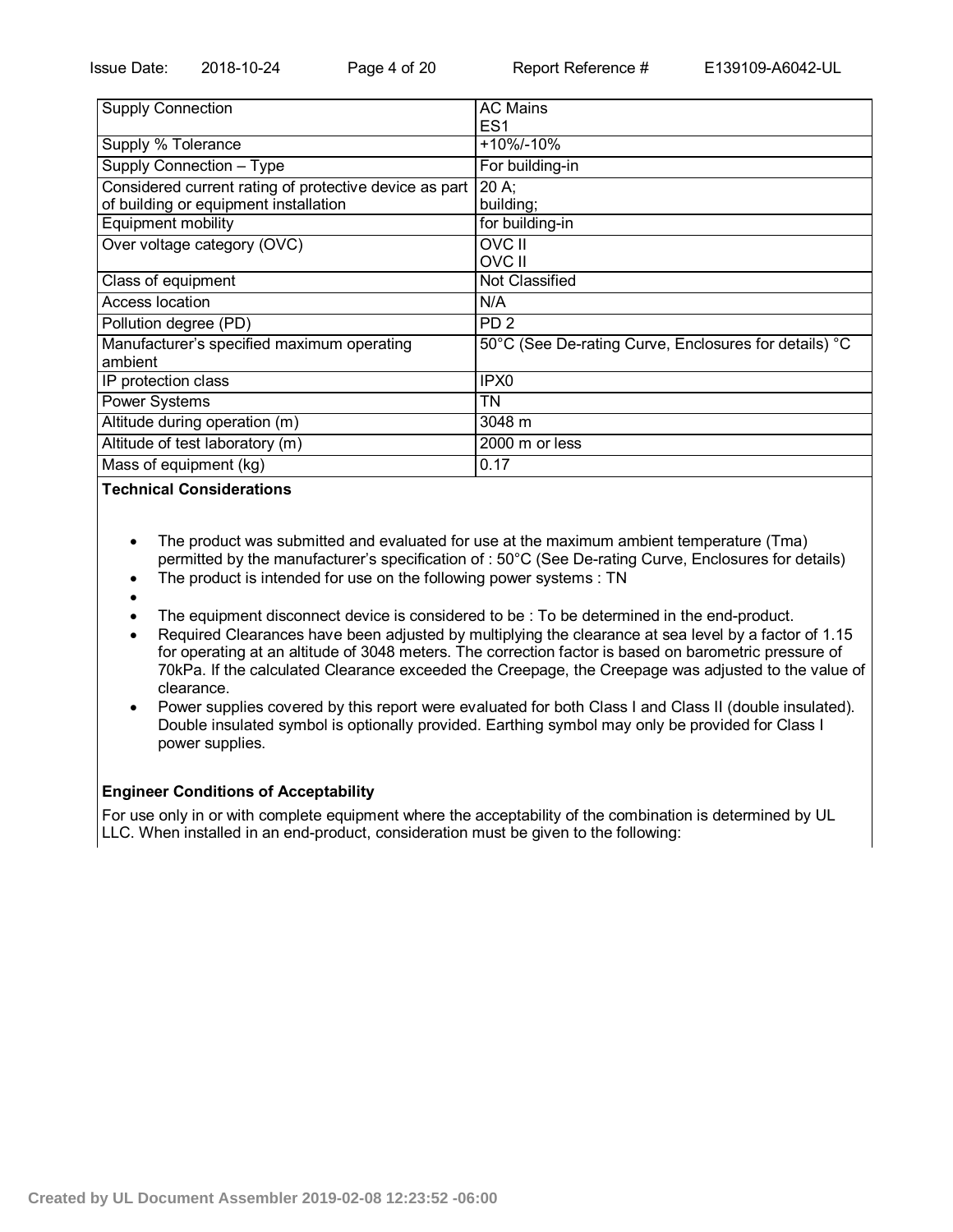- The following product-line tests are conducted for this product : Electric Strength
- $\bullet$
- The following output circuits are at ES1 energy levels : All Outputs
- The following output circuits are at PS3 energy levels : All Outputs
- The maximum investigated branch circuit rating is : 20 A
- $\bullet$
- The investigated Pollution Degree is : 2
- $\bullet$
- Proper bonding to the end-product main protective earthing termination is : Required (Class I)
- An investigation of the protective bonding terminals has : Not been conducted
- $\bullet$
- The following input terminals/connectors must be connected to the end-product supply neutral : AC N
- The following end-product enclosures are required : Mechanical, Fire
- The following magnetic devices (e.g. transformers or inductor) are provided with an OBJY2 insulation system with the indicated rating greater than Class A (105°C) : L1, L2, L3 and T1 (Class F, 155°C)
- The power supply was evaluated to be used at altitudes up to : "3048 m"
- $\bullet$
- When installed in a Class I end product, the power supply shall be mounted in a manner that provides the minimum required Clearance between the primary side of power supply and protectively earthed accessible conductive parts.
- When installed in a Class II end product, the power supply shall be mounted on insulating posts in a manner that provides the minimum required Clearance between the power supply and any accessible conductive parts.
- Heatsinks are floating and considered live. They should not be accessible in the end-product.
- A suitable main disconnect device shall be provided in the end product.
- The power supplies covered by this report have a fuse in the neutral of the primary circuit. The need for a marking to warn a service person of the hazards associated with double pole/neutral fusing shall be considered in the end product.
- Consideration to repeating the Touch Current test should be given in the end-product evaluation.
- The power supplies in this report have been subject to Capacitance Discharge testing. Additional testing should not be needed if directly connected to mains e.g. using an appliance inlet, wiring terminals, etc.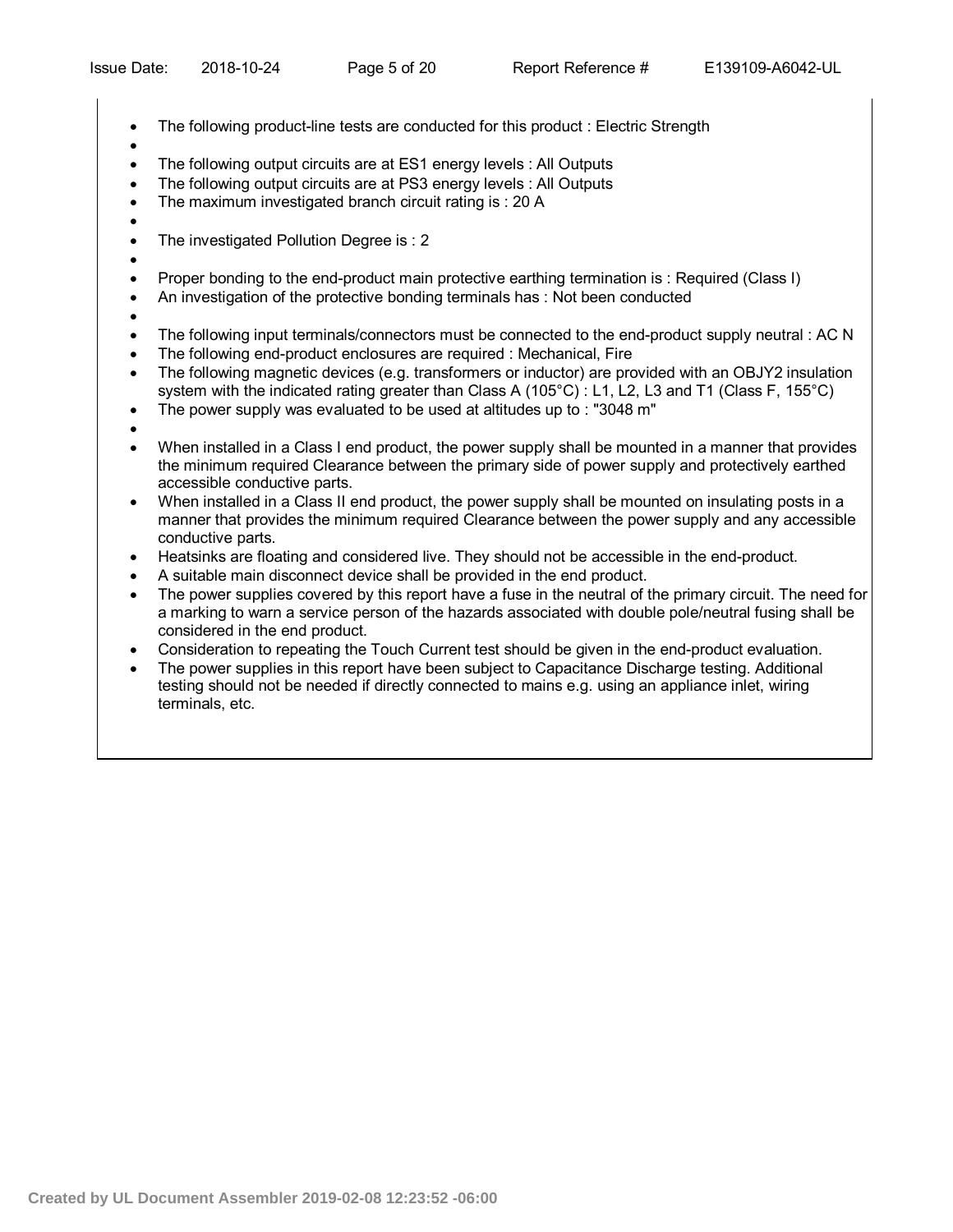## **Additional Information**

Marking Plate is representative of all models.

This report is based on a previous evaluation to IEC 60950-1:2005 (2nd Ed.), Am1:2009 + Am2:20013 under CBTR Ref. No. E139109-A47-CB-3 including Amendments, CBTC Ref. No. US-25004-UL. Based on the previously conducted performance testing, only the tests conducted as part of this investigation were considered necessary.

The following tests were conducted under CTDP SMT/CTF Stage 3 to IEC 60950-1 E2+A1+A2 at XP POWER LLC, 15641 RED HILL AVE, SUITE 100, TUSTIN , CA 92780, USA: Input: Single-Phase (1.6.2) Capacitance Discharge (2.1.1.7) SELV Reliability Test Including Hazardous Voltage Measurements (2.2.2, 2.2.3, 2.2.4, Part 22 6.1) Humidity (2.9.1, 2.9.2, 5.2.2) Determination of Working Voltage; Working Voltage Measurement (2.10.2) Heating (4.5.1, 1.4.12, 1.4.13) Ball Pressure (4.5.5, 4.5) Component Failure (5.3.1, 5.3.4, 5.3.7) Abnormal Operation (5.3.1 - 5.3.9) Transformer Abnormal Operation (5.3.3, 5.3.7b, Annex C.1) Power Supply Output Short-Circuit/Overload (5.3.7)

The following additional tests were conducted on a sample of model ECS45US05 in accordance with IEC 62368-1:2014 (Second Edition) at XP POWER LLC, 15641 RED HILL AVE, SUITE 100, TUSTIN, CA 92780 USA: Electric Strength Test (5.4.9)

Prospective Touch Voltage and Touch Current Measurement (5.7)

### **Additional Standards**

**Markings and Instructions**

The product fulfills the requirements of: EN 62368-1:2014 + A11:2017

| <b>Markings and Instructions</b>                                  |                                                                                                                                                                              |  |  |  |
|-------------------------------------------------------------------|------------------------------------------------------------------------------------------------------------------------------------------------------------------------------|--|--|--|
| Clause Title                                                      | Marking or Instruction Details                                                                                                                                               |  |  |  |
| Equipment identification marking<br>- Manufacturer identification | Listees or Recognized companys name, Trade Name, Trademark or File<br><b>Number</b>                                                                                          |  |  |  |
| Equipment identification marking<br>- model identification        | Model Number                                                                                                                                                                 |  |  |  |
| Equipment rating marking -<br>ratings                             | "Input Ratings (voltage, frequency/dc, current/power)", "Output Ratings<br>(voltage, frequency/dc, current/power)"                                                           |  |  |  |
| Warning to service personnel                                      | "CAUTION: Double pole, neutral fusing. Disconnect mains before<br>servicing. "/"ATTENTION. Double pôle/fusible sur le neutre. Débrancher<br>lalimentation avant lentretien." |  |  |  |
| <b>Special Instructions to UL Representative</b>                  |                                                                                                                                                                              |  |  |  |
|                                                                   |                                                                                                                                                                              |  |  |  |